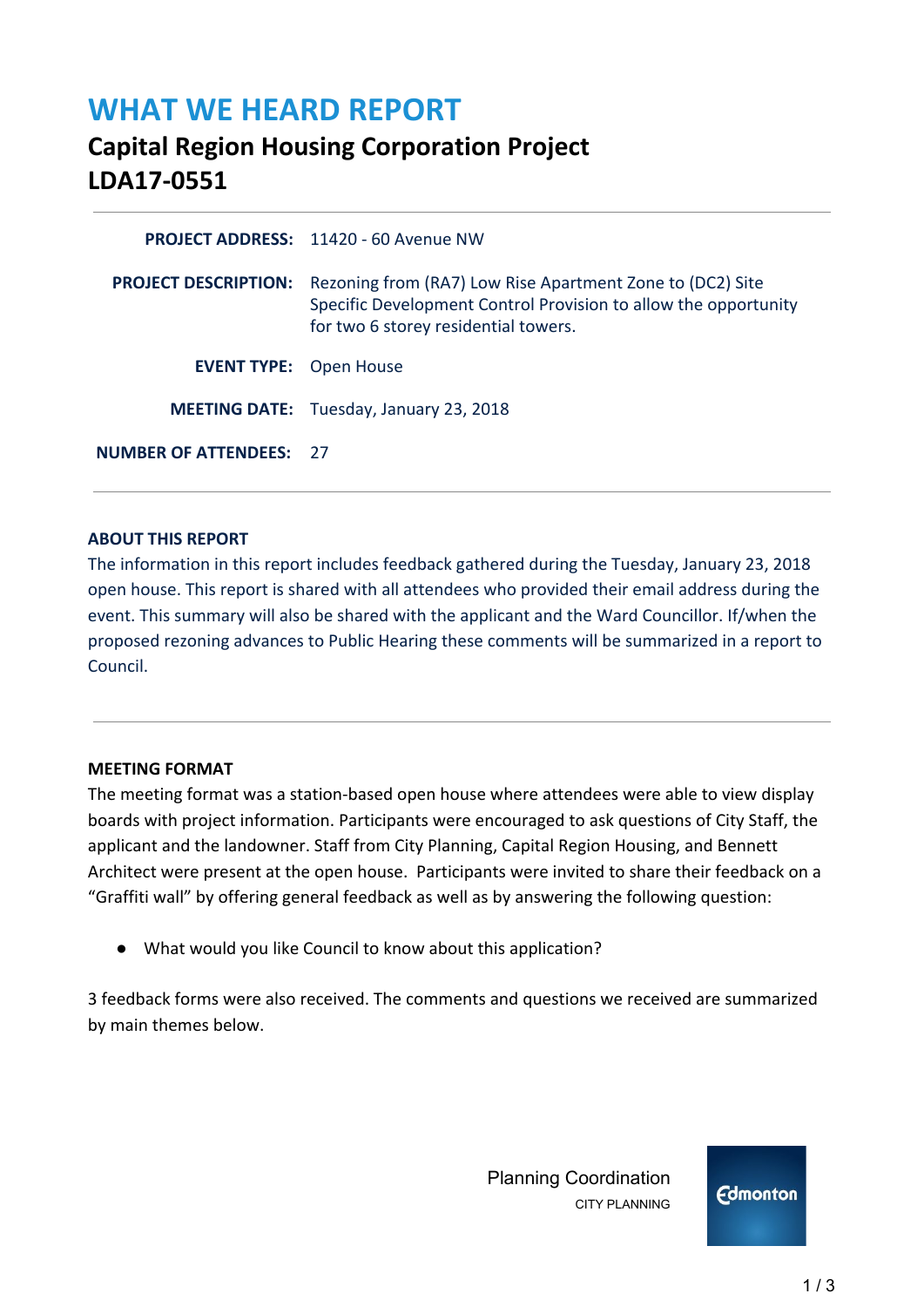Attendees were also asked if they had attended any of the previous four Capital Region Housing consultations held since April 2016:

### Yes: 15 No: 10 No Response: 2

No comments regarding the previous consultations were received.

#### **WHAT WE HEARD**

#### **Building Design, height and Site Layout**

- Concerned about the massing on 60 Avenue not a good fit for Floor Area Ratio and streetfront interface with neighbourhood
- Concerned about the increase in density

#### **Neighbourhood Impact:**

- Opportunity to provide better safety standards for pedestrians:
	- Concerned about safety of pedestrians, kids and bikes...needs more work
	- City, developer and community need to enhance pedestrian safety and crosswalk on 60 Avenue:
		- Add a pedestrian light (x2 commented)
		- Opportunity to include a crosswalk enhancement to 113A Street
	- $\circ$  Opportunity to add a pedestrian pathway on east side of building to access LRT (x2)
- Opportunity for recreation youth programs in this new development
	- Have an agreement in place for the type of recreation services that neighbourhood will be expecting
	- Community contributions should be provided to Community League for enhancement projects such as a splash park
- What are the crime statistics and the effect of introducing additional density?

 Planning Coordination CITY PLANNING

**Edmonton** 

2 / 3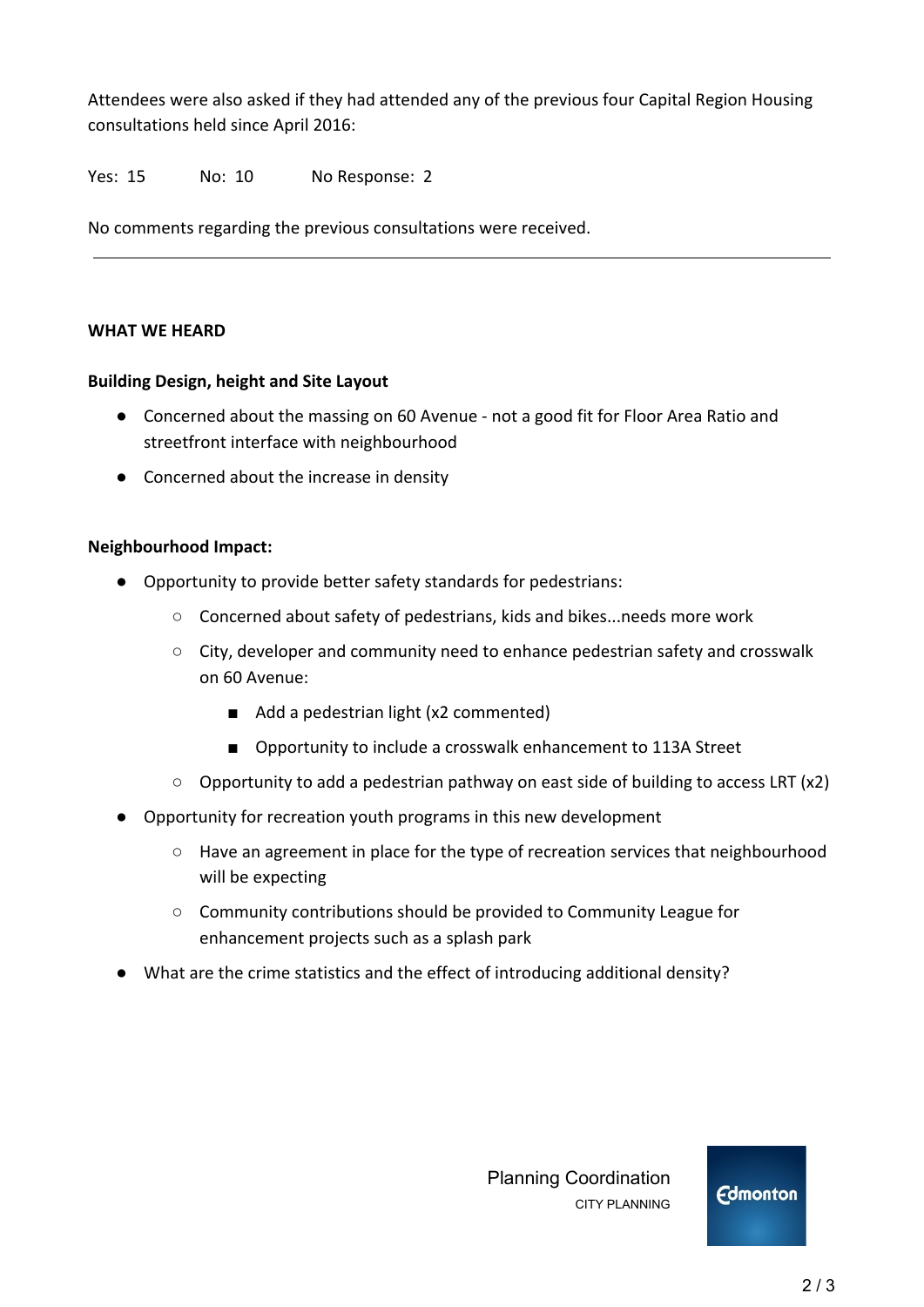### **Traffic and Transportation:**

- Concerned alley will be very busy.
- Concerned about traffic cutting through 113A St, 57 Ave & 114 St
	- Concerned about traffic cutting through neighbourhood
- Concerned about underground parking use. Should be for residential renters and commercial uses in new building

#### **Open House & Consultation**

- There were lots of staff to answer questions
- The poster boards were clean

#### **ANSWERS TO QUESTIONS**

- What are the crime statistics and the effect of introducing additional density?
	- City Planning has no reason to believe there would be any significant effect on crime rates in Lendrum Place with the introduction of a new development. The maximum residential units of 126 represents an addition of 78 dwellings including market and non-market housing (48 existing units are being replaced), to a neighbourhood with approximately 819 dwellings.
	- For information on crime in your neighbourhood, please see: [http://crimemapping.edmontonpolice.ca](http://crimemapping.edmontonpolice.ca/)
- Regarding the existing crosswalk across 60 Avenue NW at 115 Street, and 113A Street:
	- City Planning has inquired with the Office of Traffic Safety to determine state of repair of markings and other measures at these locations.

If you have questions about this application please contact: Sean Lee, Planner 780-496-6121 [sean.lee@edmonton.ca](mailto:sean.lee@edmonton.ca)

Attachments: Sign-In and Feedback Forms used at the Open House

> Planning Coordination CITY PLANNING

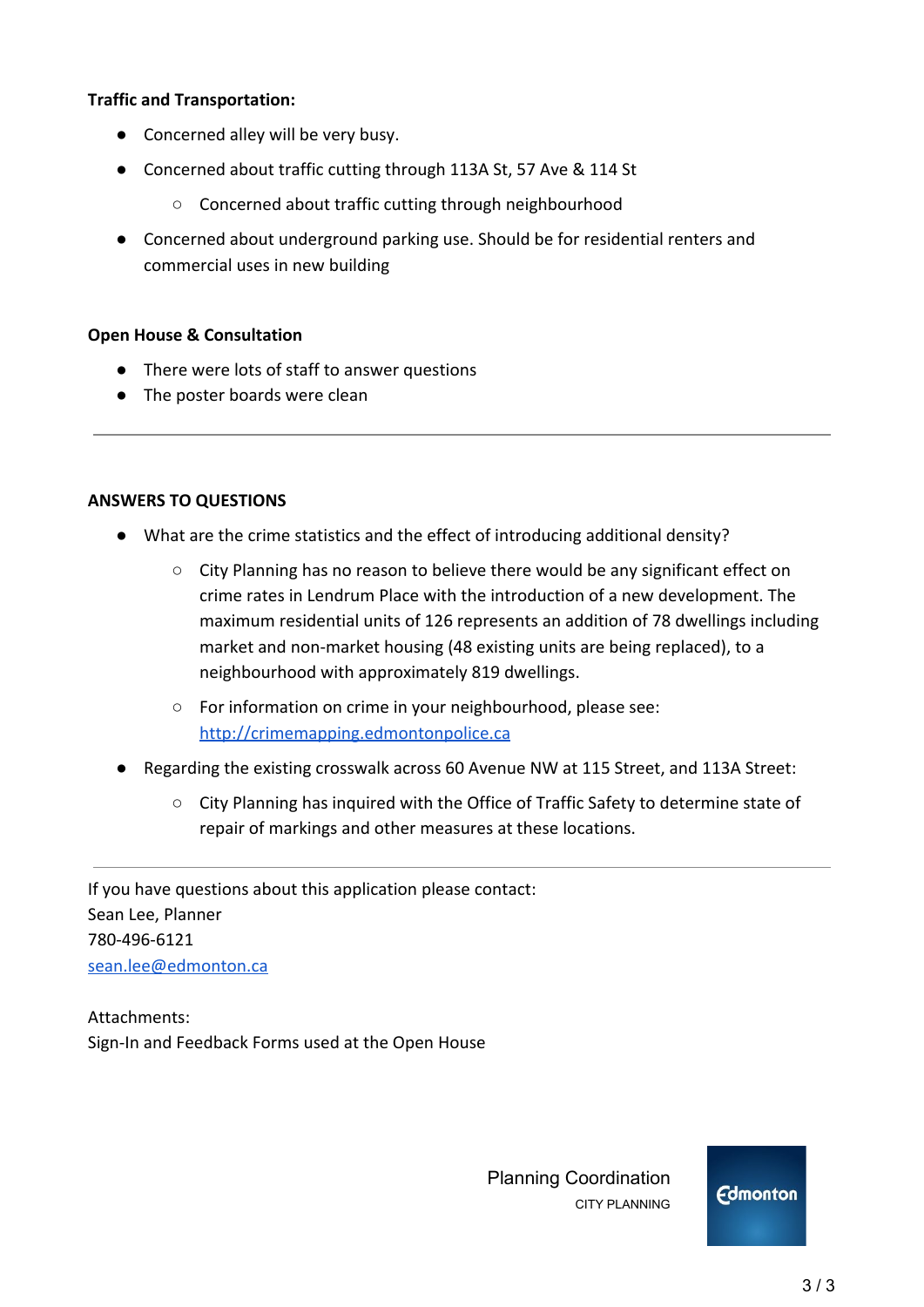# **PUBLIC MEETING SIGN-IN: January 23, 2018 (LDA17-0551)**

| <b>NAME</b> (being collected to measure attendance)           | <b>Email</b> (please provide your email if you would like a<br>summary of what we hear at this event and future updates<br>on this application) |
|---------------------------------------------------------------|-------------------------------------------------------------------------------------------------------------------------------------------------|
|                                                               | PLEASE PRINT EMAIL IN ALL CAPITAL LETTERS                                                                                                       |
| <b>POSTAL CODE</b> (being collected to measure<br>attendance) | <b>Address</b> (please ONLY provide if you would like a summary<br>of what we hear mailed, rather than emailed to you)                          |

#### **CAPITAL REGION HOUSING:** Were you involved in the previous consultation conducted by the CRHC

group about this development ?

| $\mathbf{M}$<br>TEJ.     |  |  | NO: |  |     |  |
|--------------------------|--|--|-----|--|-----|--|
| $\overline{\phantom{a}}$ |  |  | .   |  | . . |  |

**Edmonton** 

#### **To ensure your privacy, please drop this form in the box provided.**

This information is protected under the authority of Section 33(c) of the Freedom of Information and Protection of Privacy Act. Your name and contact information **WILL NOT** be released to third parties, nor be used by the City for unrelated purposes, without your express consent.

Should you have questions regarding the use of personal information collected, please speak to any Civic Staff present at this meeting or contact City Planning, 6th Floor, 10111 - 104 Avenue NW Edmonton, AB T5J 0J4 (780) 496-3100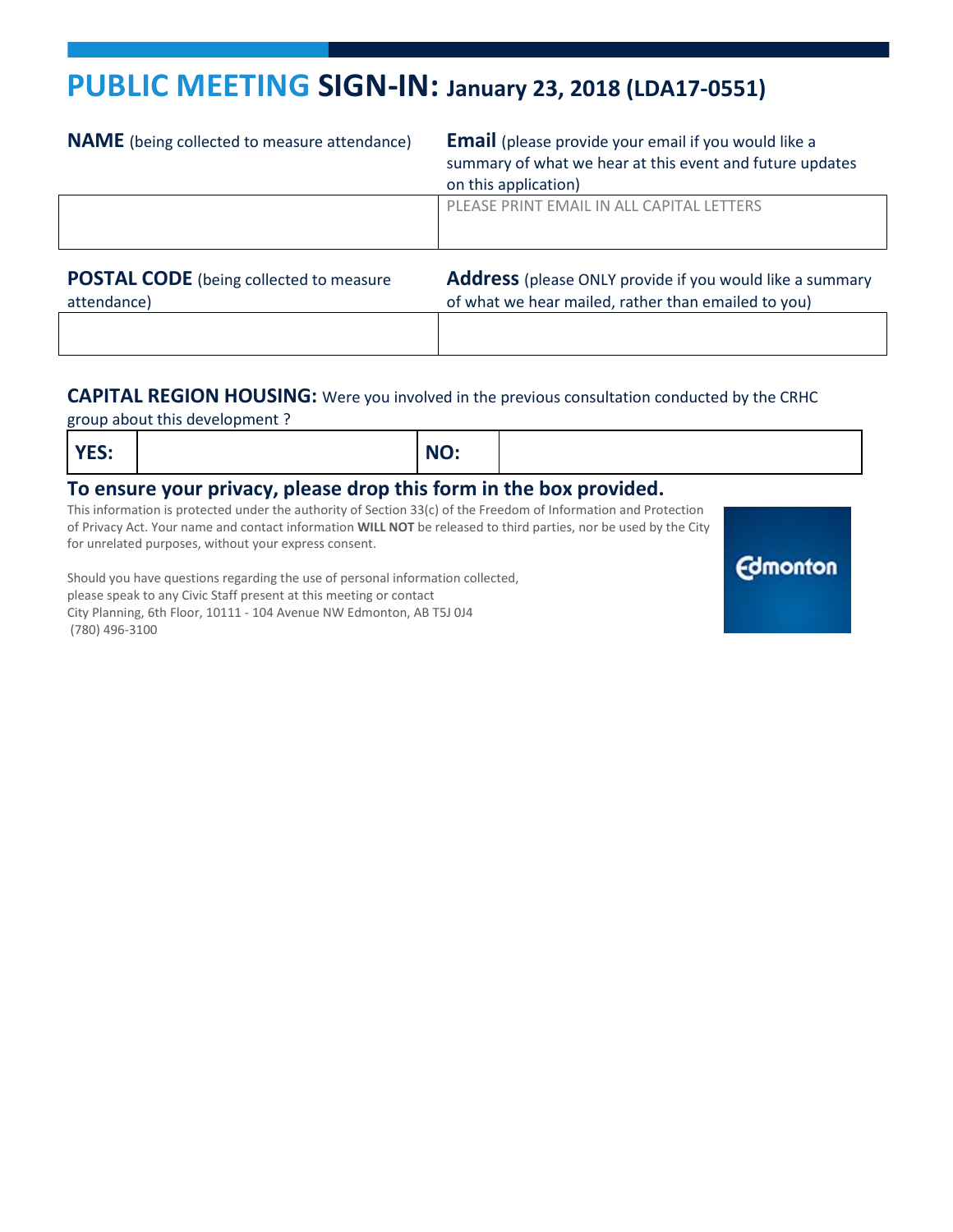# **PUBLIC MEETING FEEDBACK**

Thank you for attending tonight's meeting regarding a proposed rezoning of land at 11420 - 60 Avenue NW (LDA17-0551) | January 23, 2018. Please provide your comments on the meeting format below. **If you would like to provide comments or an opinion on the application being processed, please use the other side of this sheet. If you would like to provide comments or an opinion on the Community Consultation process, please use the next sheet.**

## **Please tell us your level of agreement with the following statements:**

(1 = Strongly Disagree and 5 = Strongly Agree)

- 1. I felt that my concerns were understood.
- 2. I felt welcome and encouraged to share my views.
- 3. I understood why I was here.
- 4. I understand how my feedback will be used.
- 5. The language was easy to understand.
- 6. The event was well-run.
- 7. The format of the event made sense for what it was trying to accomplish.
- 8. The layout & organization of the room worked well for the meeting.

#### **I heard about the meeting through:**

| $\Box$ a notice mailed to me                      | $\Box$ a newspaper ad |
|---------------------------------------------------|-----------------------|
| $\Box$ a news story                               | $\Box$ my neighbours  |
| $\Box$ City of Edmonton website – www.edmonton.ca | $\Box$ other          |

\_\_\_\_\_\_\_\_\_\_\_\_\_\_\_\_\_\_\_\_\_\_\_\_\_\_\_\_\_\_\_\_\_\_\_\_\_\_\_\_\_\_\_\_\_\_\_\_\_\_\_\_\_\_\_\_\_\_\_\_\_\_\_\_\_\_\_\_\_\_\_\_\_\_\_\_\_\_ \_\_\_\_\_\_\_\_\_\_\_\_\_\_\_\_\_\_\_\_\_\_\_\_\_\_\_\_\_\_\_\_\_\_\_\_\_\_\_\_\_\_\_\_\_\_\_\_\_\_\_\_\_\_\_\_\_\_\_\_\_\_\_\_\_\_\_\_\_\_\_\_\_\_\_\_\_\_ \_\_\_\_\_\_\_\_\_\_\_\_\_\_\_\_\_\_\_\_\_\_\_\_\_\_\_\_\_\_\_\_\_\_\_\_\_\_\_\_\_\_\_\_\_\_\_\_\_\_\_\_\_\_\_\_\_\_\_\_\_\_\_\_\_\_\_\_\_\_\_\_\_\_\_\_\_\_ \_\_\_\_\_\_\_\_\_\_\_\_\_\_\_\_\_\_\_\_\_\_\_\_\_\_\_\_\_\_\_\_\_\_\_\_\_\_\_\_\_\_\_\_\_\_\_\_\_\_\_\_\_\_\_\_\_\_\_\_\_\_\_\_\_\_\_\_\_\_\_\_\_\_\_\_\_\_

#### **Please include any additional comments you may have on the meeting format below:**

## **To ensure your privacy, please drop your completed form in the secure box provided. If you wish to mail in your form please send it to the email or address of the Planner below.**

**Contact information** Sean Lee | 780-496-6121 | sean.lee@edmonton.ca **City Planning, 6<sup>th</sup> Floor, 10111-104 Avenue NW, Edmonton, AB T5J 0J4**

Your comments are being collected for possible summary in reports to City Council and other Civic Administration regarding opinions expressed at this Public Meeting. Your personal information **WILL NOT** be released to third parties, nor be used by the City for unrelated purposes, without your expressed consent. The information is protected under the authority of Section 33(c) of the Freedom of Information and Protection of Privacy Act (FOIP). If you have questions about the use of the personal information, please speak to any civic staff present at this meeting or contact Development and Zoning Services, 2nd Floor, 10111-104 Avenue NW, (780) 496-3100.



**1 2 3 4 5**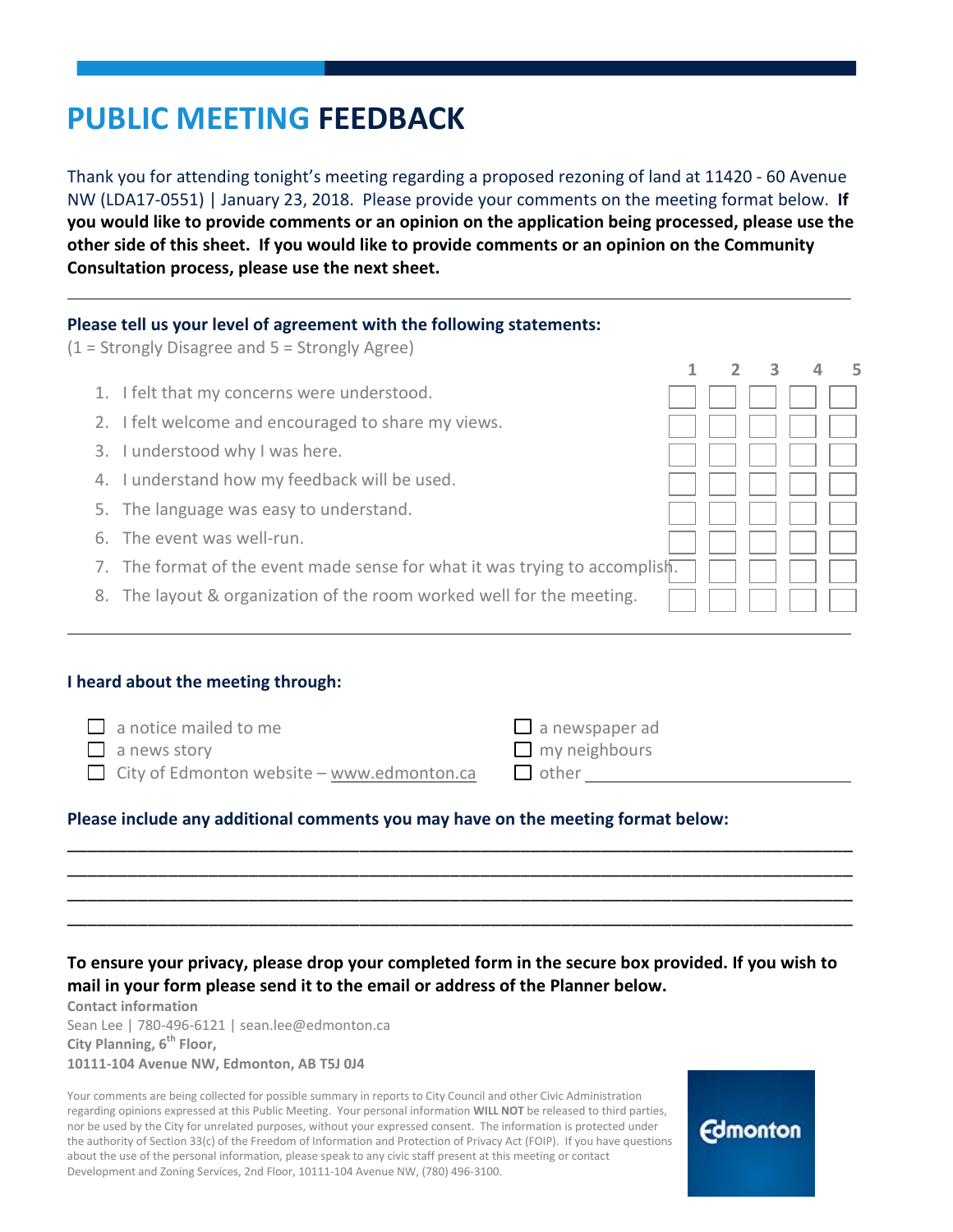# **APPLICATION FEEDBACK**

Please provide your comments below

## To ensure your privacy, please drop your completed form in the secure box provided. If you wish to mail in your form please send it to the email or address of the Planner below.

**Contact information** Sean Lee | 780-496-6121 | sean.lee@edmonton.ca City Planning, 6<sup>th</sup> Floor, 10111-104 Avenue NW, Edmonton, AB T5J 0J4

Your comments are being collected for possible summary in reports to City Council and other Civic Administration regarding opinions expressed at this Public Meeting. Your personal information WILL NOT be released to third parties, nor be used by the City for unrelated purposes, without your expressed consent. The information is protected under the authority of Section 33(c) of the Freedom of Information and Protection of Privacy Act (FOIP). If you have questions about the use of the personal information, please speak to any civic staff present at this meeting or contact Development and Zoning Services, 2nd Floor, 10111-104 Avenue, (780) 496-3100.